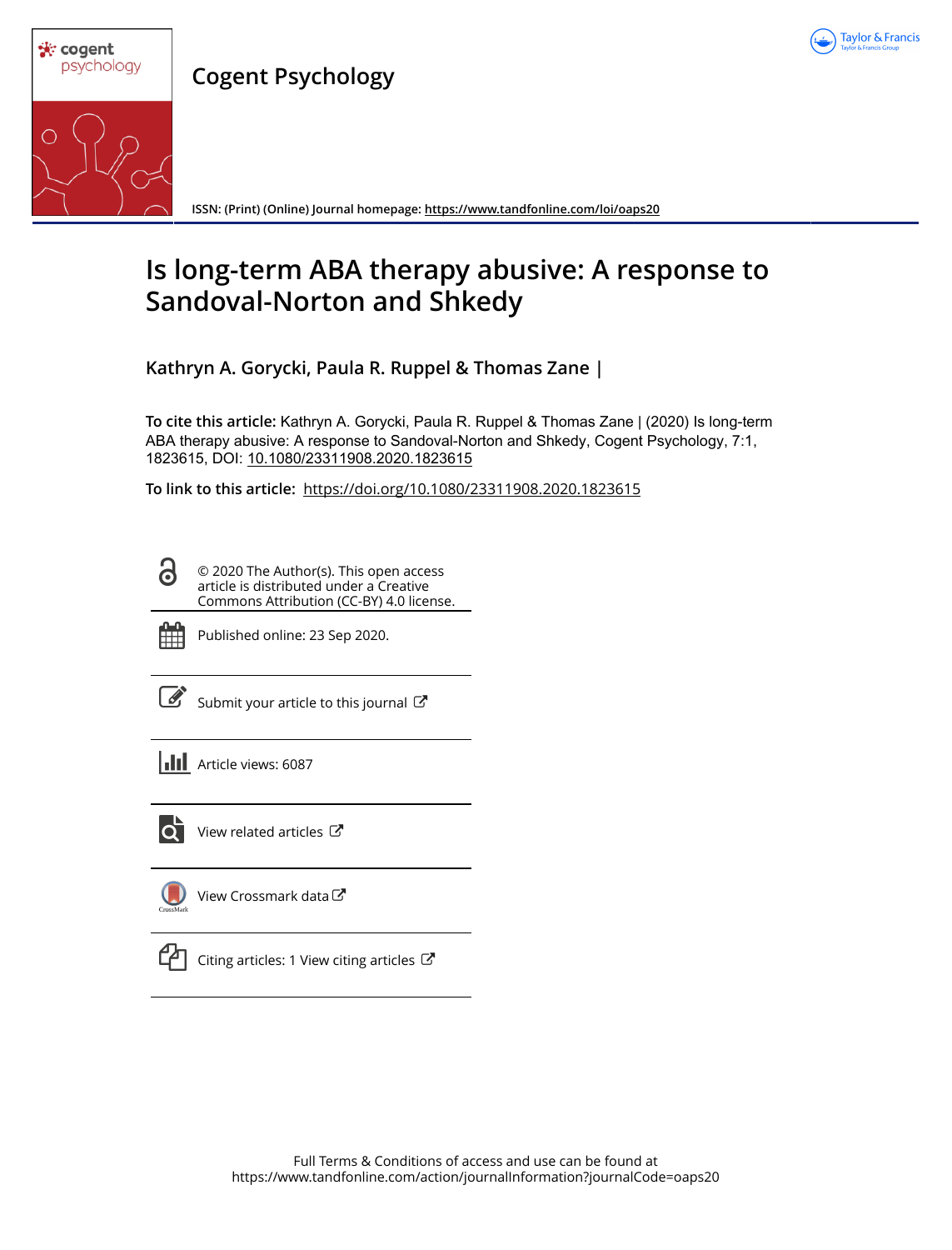



Received: 04 May 2020 Accepted: 07 September 2020

\*Corresponding author: Kathryn A. Gorycki, Department of Applied Behavioral Science, University of Kansas, Lawrence, KS, USA E-mail: kgorycki@ku.edu

Reviewing editor: Carryl P. Navalta, Boston University School of Medicine, Boston, USA

Additional information is available at the end of the article

## **APPLIED PSYCHOLOGY | REVIEW ARTICLE**

## Is long-term ABA therapy abusive: A response to Sandoval-Norton and Shkedy

<span id="page-1-0"></span>Kathryn A. Gorycki $^{1\star}$  $^{1\star}$  $^{1\star}$ , Paula R. Ruppel $^{1}$  and Thomas Zane $^{1}$ 

**Abstract:** Applied behavior analysis (ABA) is a common treatment for individuals with autism spectrum disorder (ASD). In a recent volume of this journal, Sanvodal-Norton and Shkedy (2019) published a criticism of behavior analysis including the professionals and entire field as a discipline—of demonstrating unethical behavior, creating prompt dependency in the learners, destroying internal motivation, and refusing to collaborate with new and other treatment philosophies. The current paper is a response to the these claims by providing several examples of peerreviewed studies that contradicts the authors' arguments, and summarizing the information of the included study's findings by and other objective. The primary purpose of this paper is to demonstrate that, contrary to the perspectives of Sanvodal-Norton and Shkedy (2019), ABA is scientific approach that identifies environmental variables that influence socially significant behaviors and develop strategies to cause behavior change that is practical and applicable, improve educational outcomes, and provide real-life support for parents and families who are seeking treatment for their loved one with ASD. In doing so, this paper will demonstrate that ABA is an efficacious approach that is supported by numerous scientific studies in the peer-reviewed literature

**Subjects: Autism & Aspergers; Behavior Disorders in Children & Adolescents; Autism & Aspergers in Children & Adolescents** 

**Keywords: autism spectrum disorder; applied behavior analysis; behavior analysis; ethics; treatment**

## **1. Introduction**

<span id="page-1-3"></span><span id="page-1-1"></span>Autism Spectrum Disorder (ASD) is a neurological disorder that is increasing in incidence. According to the Center for Disease Control (CDC), the incidence of ASD currently is 1 in 59 (Baio et al., [2018;](#page-10-1) Center for Disease Control, [2019\)](#page-10-2). Care and treatment for those individuals diagnosed with ASD approaches approximately 11.5 USD–\$60.9 billion annually for the United States, with approximately 4,110 USD– \$6,200 per year in medical costs on an individual basis (Buescher et al., [2014;](#page-10-3) Lavelle et al., [2014](#page-11-0);

## <span id="page-1-2"></span>PUBLIC INTEREST STATEMENT

The goal of our paper is to respond to what we believe to be serious errors in statement or complete misunderstandings of applied behavior analysis (ABA) and how it can facilitate the independence of individuals with autism spectrum disorder (ASD). ABA is a set of proven educational strategies designed to teach independent in academics, self-care, social, communication, and work-related areas. ABA has been thoroughly vetted through careful scientific research and has been show to be one of the most effective intervention for ASD. Therapists and teachers who use ABA follow a very strict ethical code and use objective data and record keeping to track how the learner is doing. If the learner isn't learning, the ABA approach is then to change the way the learner is taught, to hopefully get learning back on track. ABA is ethical, effective, and helpful to improve the independence of the students and clients who are served.



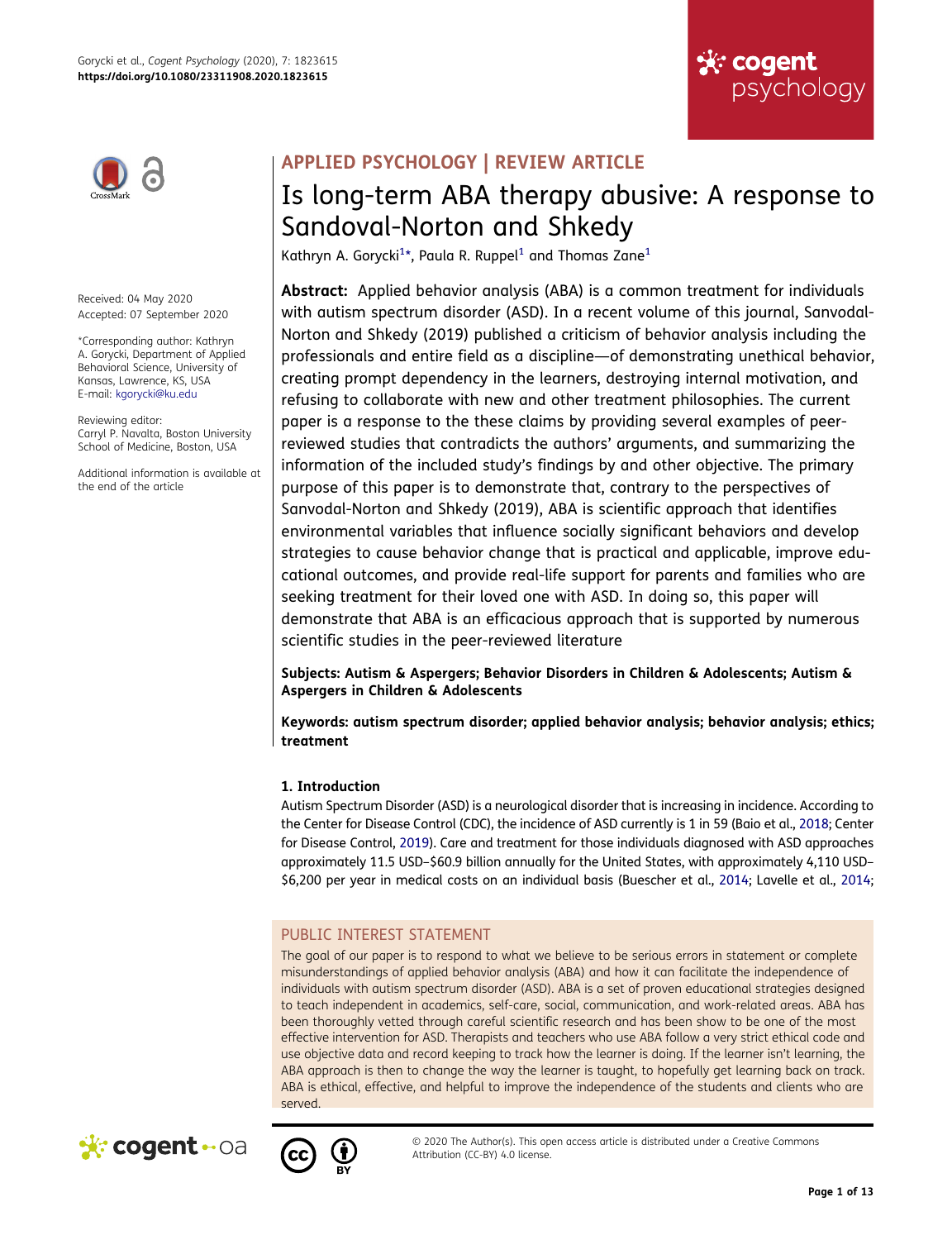<span id="page-2-5"></span>Shimabukuro et al., [2008\)](#page-12-0). Currently, there is no cure for ASD (Center for Disease Control, [2019\)](#page-10-2). However, numerous educational, psychological, and medical approaches being used in an attempt to decrease the characteristic behaviors of ASD that may interfere and effect an individual's independence in life. The National Autism Center [\(2015](#page-11-1)) and the State of Maine "State of the Evidence" (Tweed et al., [2009\)](#page-12-1) are two sources that have thoroughly vetted some of the more popular ASD treatments and rated the quality of the evidence supporting (or not supporting) the effectiveness of such treatments. These resources are recommended to consumers, individuals with ASD and their families, and service providers, as these documents offer an unbiased view of the existing evidence.

<span id="page-2-2"></span><span id="page-2-0"></span>Applied Behavior Analysis (ABA) is an intervention approach that has gained increasing popularity over the past decades due to its perceived effectiveness. Specifically, ABA utilizes tactics derived from the principles of behavior are applied to improve socially significant behavior and experimentation is used to identify the variables responsible for the improvement in that behavior (Cooper et al., [2020](#page-11-2)). ABA is founded on seven core dimensions, which were first outlined by Baer et al. ([1968](#page-10-4)). These dimensions include applied (enhances and improves everyday life of a learner, and those closest to the learner), behavioral (behavior chosen is observable and measurable), analytic (using data to make informed decisions), technological (procedures are clearly and concisely so that others may implement the procedure accurately), conceptually systematic (interventions are consistent with the principles demonstrated in the literature and research), effective (interventions are effective when they improve a behavior in a practical manner), and generality (behavior change proves to be durable over time and into other contexts than just the training environment. Indeed, the United States Surgeon General ([1999](#page-12-2)) deemed ABA as the only ASD treatment with known effectiveness, as vetted by quality research (Center for Disease Control, [2019;](#page-10-2) National Autism Center, [2015;](#page-11-1) Tweed et al., [2009\)](#page-12-1). Certification of Board Certified Behavior Analysts (BCBAs; Behavior Analyst Certification Board, Inc.®. (BACB®), [2019](#page-10-5)), who often work with individuals with ASD, continues to increase, another measure of the recognized popularity and effectiveness of ABA.

<span id="page-2-6"></span><span id="page-2-4"></span><span id="page-2-3"></span><span id="page-2-1"></span>Regardless of the breadth and depth of the scientific research supporting the effectiveness of ABA, there are misconceptions that exist against the field. Generally speaking, criticism of a field is welcomed—valid criticisms help a field self- evaluate and, perhaps, correct itself toward establishing optimal, high-quality services. For example, Sandoval-Norton and Shkedy ([2019\)](#page-12-3) recently published an article, "How much compliance is too much compliance; Is long-term ABA therapy abuse?" They extensively criticized the discipline and practice of ABA, accusing the field and its practicing professionals of unethical behavior, support of punishment, failure to be effective, promoting psychological abuse and trauma, ignoring individuals who might be labeled as "lower functioning," the promoting of learned helplessness, and the destruction of internal motivation. After reading this article, we feel compelled to respond to these authors. As we previously mentioned, valid and thoughtful criticisms of a field are appreciated if presented in a way that is presented based on facts, however, Sandoval-Norton and Shkedy's screed against behaviorism and ABA warrants a larger discussion to address such claims to educate others. Their paper is full of half-truths, cherry-picked information, and unscientific statements, so that to have their paper go unanswered would be a disadvantage to consumers seeking truthful, objective, and scientific information to guide their decisions in terms of assessment, diagnosis, and treatment of ASD.

Part of the scientific enterprise is to publish research findings and conceptual positions in public avenues so that the scientific community can review such reports and independently interpret the validity and accuracy of results. Thus, the purpose of our paper is to respond to several of Sandoval-Norton and Shkedy's most concerning and harmful assumptions and claims about ABA as an intervention for individuals diagnosed with ASD. We will focus on the following criticisms by Sandoval-Norton and Shkedy: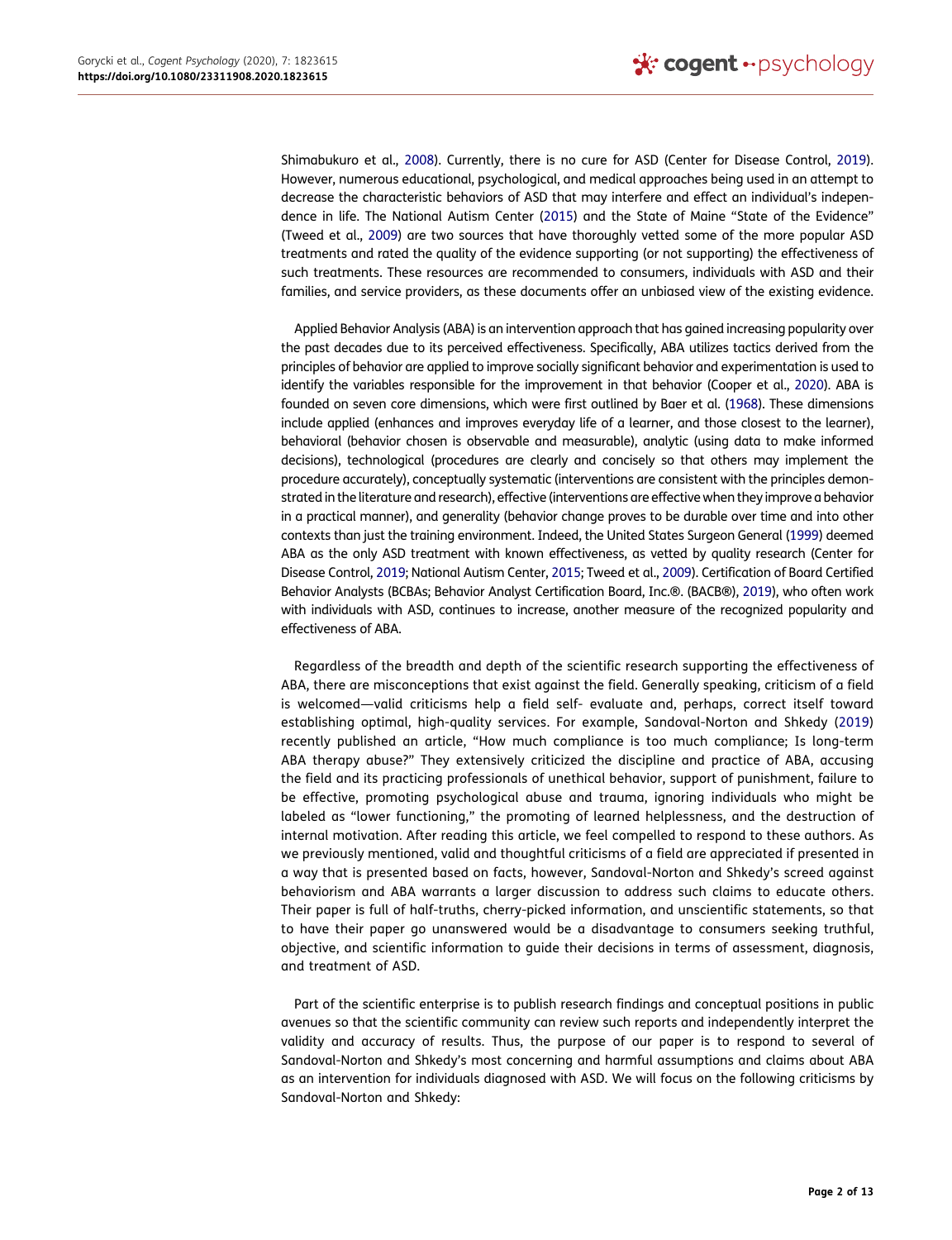**Criticism 1**: ABA is unethical and abusive

**Criticism 2**: ABA promotes prompt dependency

**Criticism 3**: ABA only works for children with particular characteristics of ASD

**Criticism 4**: ABA includes methodologies that are considered "out of date" and ineffective

**Criticism 5**: ABA has no data showing its effectiveness over the long-term

Our purpose of this paper is to provide readers with a response to Sandoval-Norton and Shkedy, a response that is data driven and based on the scientific merit of best treatments for ASD. We believe that readers who read both their paper and ours will come away with a more accurate understanding and depiction of the philosophy and practice of ABA, than they would have by reading Sandoval-North and Shkedy alone.

#### **2. Criticism 1: ABA is Unethical and Abusive—Our Response**

Throughout their article, Sandoval-Norton and Shkedy [\(2019](#page-12-3)) accused ABA and its practitioners as unethical. For example, they asserted that this approach is "abusive" and therapists commit "psychological and physical abuse" (p. 4), such therapy causes "emotional and psychological harm" (p. 4), and any psychologist who uses ABA strategies is violating the ethical obligation to "do no harm" (p. 5). Service providers who use behavioral strategies, who are also not aware or competently trained in treating comorbid disorders such as anxiety, or who are not trained in ASD-specific information, are operating outside their scope of practice (p. 5). Sandoval-Norton and Shkedy asserted that ABA goes against current knowledge and research on ASD creates "lasting damage and abuse."

The claims of Sandoval-Norton and Shkedy [\(2019](#page-12-3)) fly against substantial evidence. First, behavior analysts follow strict ethical guidelines to prevent these circumstances. The *Professional and Ethical Compliance Code* (Behavior Analyst Certification Board Professional and Ethical Compliance Code for Behavior Analysts (BACB), [2019\)](#page-10-5) obligates the responsibilities of behavior analysts they have towards the people whom they serve. It could not be clearer that the ethical code mandates behaving in a way to maximize benefit and minimize harm. Practicing outside one's scope is unethical. Practicing incompetently is unethical. Instead, behavior analysts create treatment plans based on the client's needs, as dictated by the client and his/her significant others. This fundamental treatment approach is embedded in the ethical code for the practice of behavior analysis (BACB, [2019\)](#page-10-5)

<span id="page-3-0"></span>A major point mentioned by Sandoval-Norton and Shkedy [\(2019\)](#page-12-3) is that behavior analyst's only use training procedures that apply to one skill (e.g. toilet training), and once they master it, conditioning subsides. In doing so, the authors mention that many children with ASD are taught the same skill for years using the same procedures, even though mastery is never achieved. However, this claim is simply false. It is against the Behavior Analyst Certification Board's *Professional and Ethical Compliance Code for Behavior Analysts* to continue treatment for an extended period of time if that skill is not being mastered. Behavior analysts strive to teach individuals skills that will promote the most independence possible, and toilet training fits within this definition. Furthermore, the ethical code obligates behavior analysts to refer a client who is not making progress, to another professional who might be more successful (BACB, [2019](#page-10-5)). Johnston et al. [\(2017\)](#page-11-3) provide a thorough overview of the development of professional credentials that became apparent in the early history of ABA. A system was developed which requires that behavior-analytic practitioners abide by a specific level of expertise in this profession.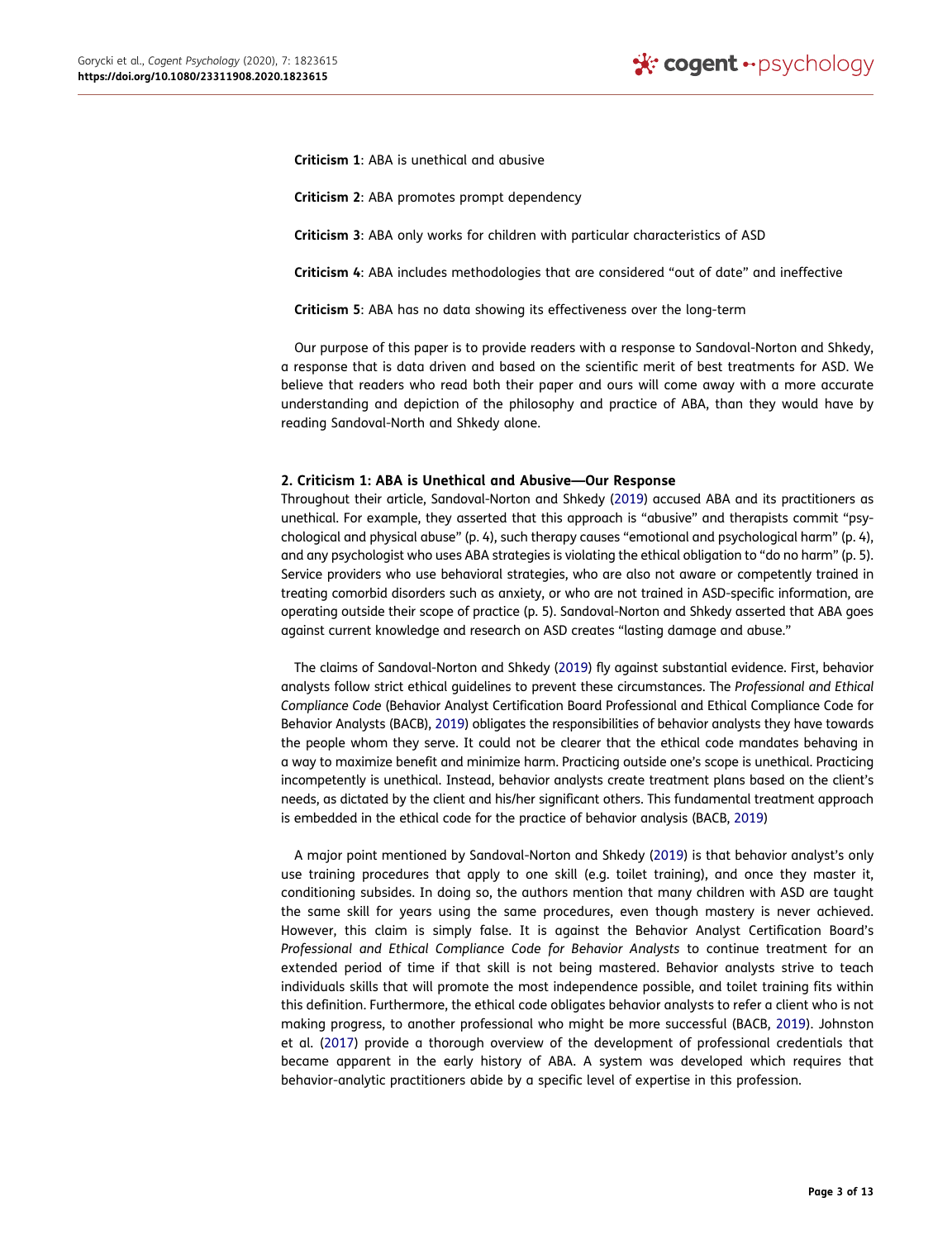Another ethical misconception held by Sandoval-Norton and Shkedy ([2019](#page-12-3)) is that ABA therapists lack training in ASD and interventions on how to treat self-stimulatory behavior. We would first point to the hundreds of studies (both research and clinical) that showed powerful effects in teaching both prosocial skills, as well as effectively reducing behaviors deemed problematic by the consumers, parents, and families (e.g. self-stimulatory behaviors). Furthermore, behavior analysts follow strict ethical requirements that obligate them to work with clients on targets for which the behavior analyst is competently trained on which to work. Additionally, behaviorally-trained staff are obligated to develop treatment plans based on the client's needs, as expressed by the clients or his or her parents/guardians. Specifically, parents may request an intervention to reduce self-stimulation. However, if this behavior does not impede their learning and does not pose any threats to their health, then the behavior analyst is ethically obligated to discuss this with the client and parent/guardian. Sandoval-Norton and Shkedy [\(2019\)](#page-12-3) seemed to assume that a behavior analyst who practices unethically damns the entire field as being unethical. Fortunately, the governing body overseeing certified behavior analysts have a comprehensive system for reviewing claims of potential unethical behavior (BACB, [2019](#page-10-5)), and report the results of such investigations regularly, thus giving consumers important information regarding the ethical conduct of those professionals. It is gratifying to see that few reported claims actually are found to violate the ethical code, but the field does well in policing themselves.

<span id="page-4-0"></span>The evolution of the ABA ethical code has put in place fundamental guidelines to prevent abuse (Bailey & Burch, [2016\)](#page-10-6). A primary goal of ABA treatment is to protect the well-being of individuals and in doing so, the treatment focus is individualized, allowing individuals to learn the necessary skills to develop the most independence. The focus on the protection and benefit of the client is emphasized by Van Houten et al. [\(1988\)](#page-12-4) in detail, the rights of all individuals with disabilities to effective behavioral treatment.

<span id="page-4-4"></span>Another claim made by Sandoval-Norton and Shkedy ([2019](#page-12-3)) pertained to the possibility that ABA therapy could result in post-traumatic stress symptoms. They cited Kupferstein [\(2018\)](#page-11-4) who conducted an online survey of individuals with ASD (diagnosed or self-diagnosed) aged 18 years or older. Questions were designed to determine the extent to which post-traumatic stress symptoms (not the formal disorder) might be evident in this group. According to Kuperstein, almost half of the respondents reported evidence of symptoms that would meet the diagnostic criteria for Post-Traumatic Stress Disorder (PTSD). Furthermore, Kuperstein asserted that such symptoms would begin occurring within four weeks after commencing ABA therapy. Sandoval-Norton and Shkedy used this study to suggest this other dangerous outcome of ABA. Once again, an objective analysis would find such claims to be baseless. Actually, Kupferstein [\(2018\)](#page-11-4) was debunked by Leaf et al. ([2018](#page-11-5)), who provided a critical review of Kuperstein's methodology and assessment methods, and the conclusions to which she arrived. In essence, Kuperstein did not follow good science, her logic was unsubstantiated, and we refer the audience to the study by Leaf et al. ([2018](#page-11-5)).

<span id="page-4-3"></span><span id="page-4-2"></span><span id="page-4-1"></span>Sandoval-Norton and Shkedy ([2019\)](#page-12-3) claimed that the practice of ABA is unethical due to the exclusive use of behavioral procedures when, in their opinion, there exist many interventions from "numerous theoretical orientations and schools of thought" (p. 5) that should be folded into a treatment plan. They are correct in that there are many different treatments from a large number of theoretical orientations. ASD is, indeed, a fad magnet. But Sandoval-Norton and Shkedy advocated using numerous treatments, rather than having a bigger concern of using treatments with proven effectiveness. Unfortunately, published research does not support their approach. Specifically, a series of research studies by different authors (e.g. Eikeseth et al., [2002](#page-11-6); Howard et al., [2005](#page-11-7), [2014\)](#page-11-8) directly compared ABA-only and "eclectic" treatments (i.e. interventions that combine ABA and other interventions from various theoretical models), and the research is quite clear that students served by intensive ABA have significantly better outcomes (IQ scores, language scores, etc.) than those children who are educated with various non-ABA approaches. Although Sandoval-Norton and Shkedy believed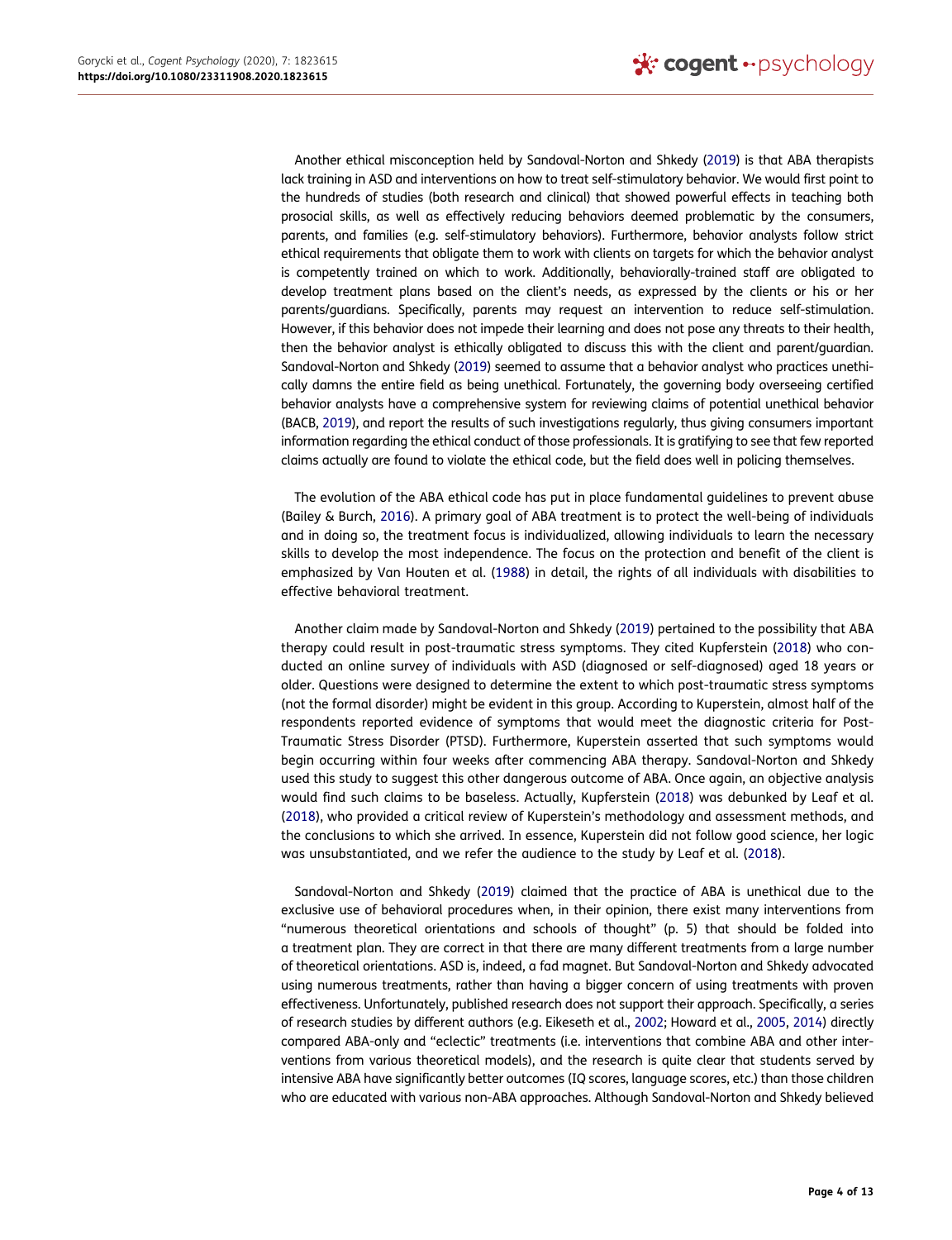it is better to provide multi-component treatments that reflect a diversity of treatment approaches, the research appears to show that students will not be served best by such approaches.

#### **3. Criticism 2: ABA promotes prompt dependency—Our Response**

<span id="page-5-2"></span>Sandoval-Norton and Shkedy [\(2019](#page-12-3)) stated that individuals receiving ABA treatment often remain dependent on the prompts used to train or treat targeted responses such as peer interaction. Specifically, they reference an article that observed child play behavior with respect to prompt dependency (Giangreco et al., [1997](#page-11-9)) where children were observed to engage in play on the playground only when a paraprofessional was near. Sandoval and Norton asserted that research has "consistently" observed responding to prompts rather than environmental and natural cues. However, Sandoval-Norton and Shekdy seemed to have misunderstood the purpose of the study. First, Giangreco and colleagues focused on the proximity between the instructional assistants and students, which is different from prompts that are used during educational programming. Second, the students in this study were labeled deaf-blind; no diagnosis of ASD. Third, nowhere in the article did Giangreco et al. mention ABA as part of the teaching program that allegedly resulted in prompt dependency; in other words, they did not focus on components of ASD in relation to physical proximity.

<span id="page-5-0"></span>We believe that those who practice behavior analysis are uniquely prepared to efficiently fade instructional prompts. For example, Christian and Poling [\(1997\)](#page-11-10) used self-management procedures to improve productivity in adults with disabilities. In this study, the participants were taught to use a timer to decrease time spent on a vocational activity. During baseline, the trainer regularly interacted with the individual to discuss and train the individual on how to use self-management strategies and task-completion of targeted behaviors. After treatment, the individual was able to select an appropriate time spent on an activity to constitute reinforcement and timed their behavior using a timer. Data collected on participants' performance relative to their co-workers indicated an increase in performance relative to baseline for all participants across all behaviors. These data indicate the success of behavior analytic strategies at decreasing the likelihood of prompt dependency while promoting self-management in individuals with disabilities.

<span id="page-5-3"></span><span id="page-5-1"></span>Garcia-Albea et al. ([2014\)](#page-11-11) succeeded in teaching four boys with ASD to initiate conversations through the use of scripts. Scripts are a teaching tool that provide the learner with contextually appropriate and socially meaningful verbal exchanges to facilitate conversations and increase social skills (Krantz & McClannahan, [1993,](#page-11-12) [1998](#page-11-13); MacDuff et al., [2007;](#page-11-14) Reagon & Higbee, [2009\)](#page-11-15). The goal of this strategy is to systematically remove the stimulus of the script to program for generalization and spontaneity of responding while decreasing the necessity for an adult or teachers presence to facilitate and prompt a child's behavior to have a conversation with others (Garcia-Albea et al., [2014](#page-11-11)). Before the intervention, participants did not engage in novel or scripted behaviors to initiate social interactions. Experimenters used manual and verbal prompting initially in the experiment, eventually fading the level of physical and verbal prompts until the participant could engage with peers and emit a scripted response while playing with a toy. Results from this study showed that participants were able to initiate scripted responses independently as well as emit unscripted responses independently up to 2-weeks and 2-months after reaching mastery during teaching. Thus, results demonstrated prompt fading was successful and showed that the amount of reliance on adult presence decreased with the individuals responding independently in the environment.

<span id="page-5-4"></span>In another study, Stauch et al. ([2018\)](#page-12-5) used video-based group instructions to teach social perception skills involving discriminating social stimuli (e.g. spoken words, gestures, contextual events). Researchers were able to teach participants to interact with peers using video modeling, and four of the five participants, successfully faded prompts altogether and with the participants continued to respond correctly in the absence of an adult and prompts.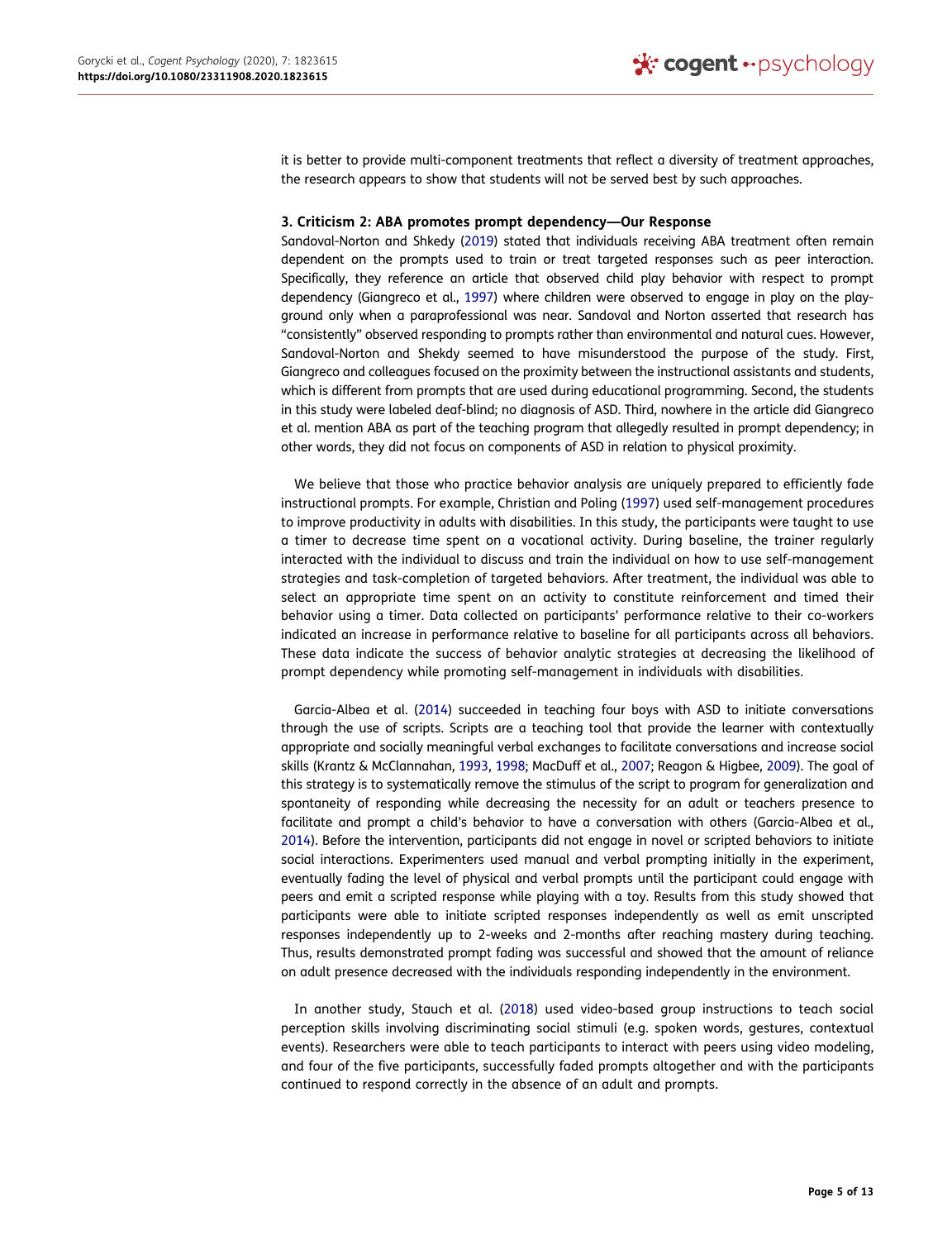While Sandoval-Norton and Shkedy ([2019](#page-12-3)) asserted that a fundamental characteristic of ABA programming is the development of prompt dependency, a numerous number of published studies shows successful fading of instructional prompts, and the only study cited by Sandoval-Norton and Shkedy supporting prompt dependency had absolutely nothing to do with ASD, nothing to do with ABA; and the authors of that study cited behavior analysis strategies as a way to avoid prompt dependency.

### **4. Criticism 3: ABA only works for children with particular characteristics of ASD—Our Response**

Sandoval-Norton and Shkedy ([2019](#page-12-3)) stated that ABA is only efficacious for individuals with a measurable Intelligence Quotient (IQ) at or above 70 and that nearly all research on ABA efficacy excludes the nonverbal population. However, this statement by the authors seems to be a misinterpretation of the results from two meta-analyses examining the effectiveness of ABAbased interventions (Peters-Scheffer et al., [2011](#page-11-16); Virués-Ortega, [2010\)](#page-12-6). Virués-Ortega conducted a review of ten studies (involving 146 participants, some who possessed a measured IQ of under 70) receiving early intensive behavioral intervention (EIBI). Of these ten studies, all but one reported positive effects of ABA interventions, regardless of their IQ. When comparing potential confounding sources such as pre-intervention age and pre-intervention IQ, these factors did not make a difference to treatment effectiveness. Interestingly, results from the meta-analysis still demonstrated that long-term ABA interventions were effective for both verbal and non-verbal participants. Virués-Ortega found no indication that individuals with an IQ under 70 experienced unfavorable outcomes. Rather, Virués-Ortega stated results suggest long-term, comprehensive ABA intervention leads to (positive) medium to large effects in terms of intellectual functioning, language development, and adaptive behavior of individuals with ASD.

<span id="page-6-6"></span><span id="page-6-5"></span><span id="page-6-4"></span><span id="page-6-3"></span><span id="page-6-2"></span><span id="page-6-1"></span><span id="page-6-0"></span>Peters-Scheffer et al. [\(2011](#page-11-16)) reviewed 11 studies that included 344 children with ASD and of the 11 studies reviewed, ten included children with an IQ lower than 70 (Eikeseth et al., [2002](#page-11-6), [2007;](#page-11-17) Eldevik et al., [2006;](#page-11-18) Howard et al., [2005;](#page-11-7) Reed et al., [2007;](#page-11-19) Remington et al., [2007](#page-11-20); Sallows & Graupner, [2005](#page-12-7); Sheinkopf & Siegel, 1988; T. Smith et al., [1997](#page-12-8); R. Smith et al., [2000\)](#page-12-9). Specifically, the average IQ of the studies reviewed ranged from 27.52 to 76.53. Their meta-analysis presented similar conclusions that supported the use of ABA among varying IQ and both verbal and non-verbal individuals with ASD. Despite some potential limitations (e.g. small sample sizes and the use of quasi-experimental designs) the results successfully demonstrated that EIBI had a moderate to large effect in young children with ASD on full scale and non-verbal IQ and adaptive behavior (Peters-Scheffer et al., [2011\)](#page-11-16), refuting yet another misinterpretation of research related to effectiveness of ABA by Sandoval-Norton and Shkedy [\(2019](#page-12-3)). It is evident that Virués-Ortega ([2010\)](#page-12-6) and Peters-Scheffer et al. [\(2011](#page-11-16)) supported the effectiveness of ABA among a wide spectrum of IQ scores contrary to claims made by Sandoval-Norton and Shkedy. Further, Peter-Scheffer and colleagues also summarized EIBI outcomes, which went beyond IQ scores, thus, contradicting Sandoval-Norton and Shkedy, who claimed that the studies outcome measures were only IQ scores. It is critical for readers to know that ABA does not solely rely on IQ assessments to support the effectiveness of ABA. Sandoval-Norton and Shkedy ([2019\)](#page-12-3) further claimed that ABA is ineffective for the nonverbal population. Professionals in behavior analysis employ numerous alternative communication methods for those individuals with verbal deficits (e.g. Byiers & Reichle, [2015;](#page-10-7) Chaabane et al., [2009](#page-10-8); Rispoli et al., [2010](#page-11-21); Shillingsburg et al., [2019](#page-12-10)). In an attempt to clear up these additional misconceptions of ABA, we offer the following specific points. Given that many individuals with ASD may not acquire functional vocal repertoires (National Research Council, [2001](#page-11-22)), the use of alternative communication methods may be fundamental since approximately 30% of children with ASD fail to develop vocal communication (Shillingsburg et al., [2019](#page-12-10)). For these individuals, augmentative and alternative communication (AAC) systems such as manual signs, picture exchange communication system (PECS), and speech generating devices (SGD) are frequently used either as a supplement or replacement for vocal speech. AAC includes all forms of communication (aside from oral speech) that allow individuals to express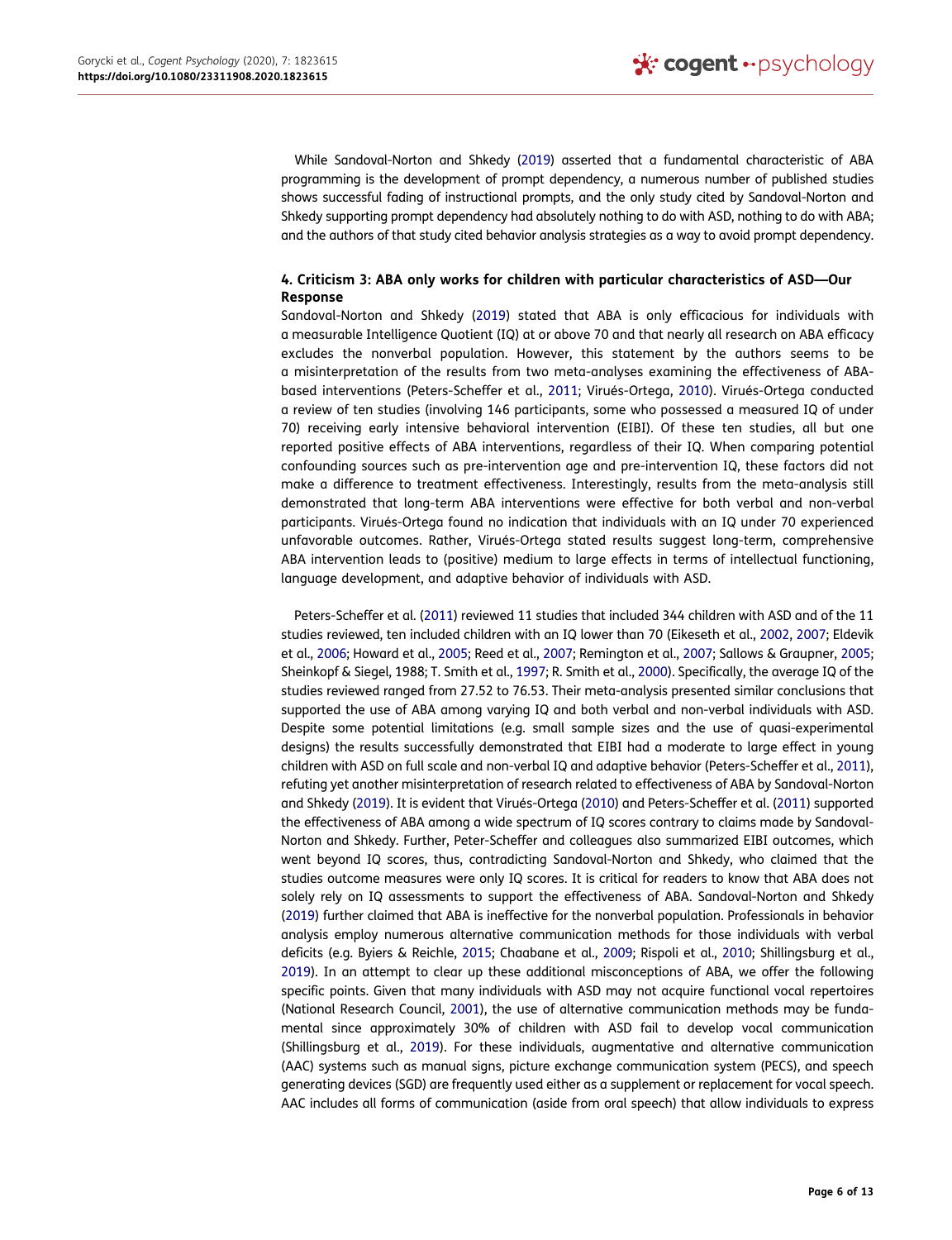<span id="page-7-0"></span>thoughts, needs, and wants. Providing access to, and support for, individuals in which spoken language is not feasible holds serious interest for applied behavior analysts due to the sizeable and growing collection of evidence-based research that has contributed to the selection and implementation of these various alternative communication methods (e.g. Byiers & Reichle, [2015\)](#page-10-7). For example, Rispoli et al. ([2010\)](#page-11-21) reviewed 35 studies that included the use of SGDs for individuals with intellectual developmental disabilities (IDD). Results indicated that 86% of individuals showed positive outcomes with 54% providing conclusive evidence. Another positive feature of AAC methods is that there are different methods for individuals to communicate, thus allowing for more individualized treatment tailored towards the individual to develop spontaneous, meaningful communication that generalized to all environments. In deciding which method is best, behavior analysts determine what type of communication is likely to provide the most influential impact in the shortest amount of time. For instance, PECS (Bondy & Frost., [2001](#page-10-9)) has been shown to be an effective method that uses pictures and symbols to develop a functional communication system for individuals to exert control over their environment by requesting preferred items. For example, Chaabane et al. ([2009\)](#page-10-8) noted the efficiency of PECS, as individuals can be taught to use improvisation, such as an individual requesting for an item using a picture that represents the item when the original PECS card is unavailable. As individuals learn to improvise their requests, they can potentially request a greater number of preferred items with fewer picture cards. Chaabane et al. evaluated the effects of parent-implemented PECS training on the improvisation of requests by children with ASD. These results demonstrated that the children acquired the ability to use alternative symbols when the corresponding symbol was unavailable. Additionally, results found that parents were able to teach their children to use novel picture responses.

<span id="page-7-1"></span>In general, studies have demonstrated that PECS is an effective communication method for individuals with ASD who have limited verbal repertoires. The specific strategies and tactics organically involved in the PECS procedure (such as prompting and reinforcement) are behavioral in nature, and grew out of applied behavior analysis (e.g. Son et al., [2006;](#page-12-11) Yoder & Stone, [2006](#page-12-12)).

## **5. Criticism 4: ABA includes methodologies that are considered "out of date" and ineffective—Our Response**

Sandoval-Norton and Shkedy ([2019\)](#page-12-3) claimed that ABA's approaches are outdated (especially for nonverbal children) and that ABA therapy creates lasting damage and abuse. However, the published scientific literature suggests otherwise. with numerous scientific positions unequivocally stating the effectiveness of ABA as an evidence-based treatment. Here are some examples supporting ABA as an evidenced-based procedure for use when treating ABA:

- (A) The United States Surgeon General [\(1999\)](#page-12-2) established that "Thirty tears of research demonstrated the efficacy of applied behavioral methods in reducing inappropriate behavior and in increasing communication, learning, and appropriate social behavior."
- <span id="page-7-2"></span>(B) The Association for Science in Autism Treatment (The Association for Science in Autism Treatment, [2020\)](#page-12-13) supports the positive impact ABA has on increasing behaviors and teaching new skills.
- (C) Tweed et al. ([2009\)](#page-12-1) also reviewed a large number of interventions for ASD. Within this review, they established research criteria for labeling interventions as established (i.e. empirical evidence of effectiveness), promising (i.e. some empirical evidence, but not yet of a sufficient amount), preliminary evidence, insufficient evidence, and evidence of harm. These authors reviewed several treatments (ABA and non-ABA), and were classified accordingly. ABA treatments were, once again, identified as being effective through supporting research.
- (D) The National Autism Center's ([2015\)](#page-11-1) National Standards Report conducted a similar metaanalysis across treatments for use with ASD, and identified specific behavior-analytic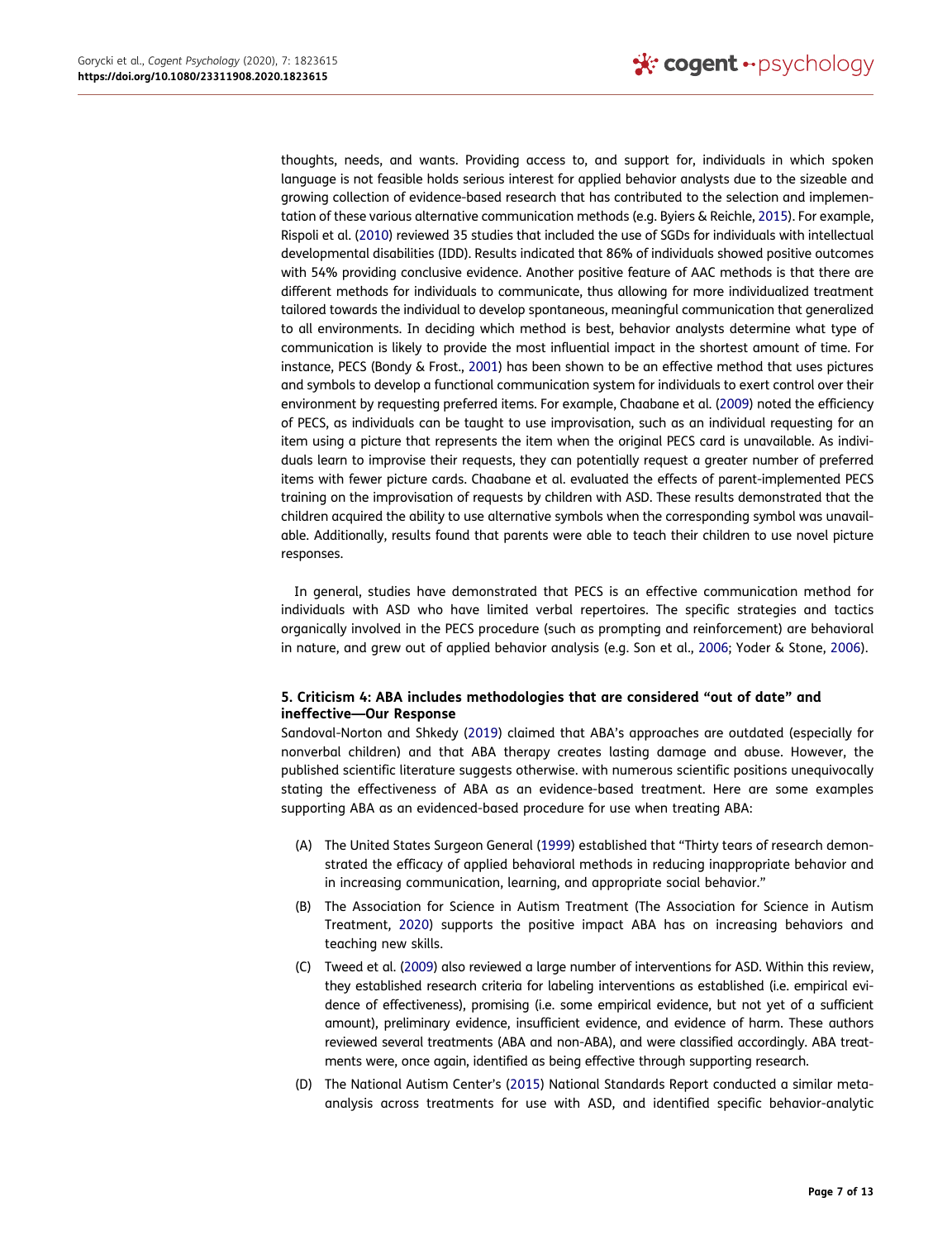strategies to be evidenced-based (e.g. chaining, joint attention training, forward chaining, imitation training, reinforcement schedules, response interruption and redirection, repeated practice, standard echoic training, etc.)

<span id="page-8-3"></span>(E) Last, Wong et al. [\(2014\)](#page-12-14) completed their own review of the state of the evidence and concluded that ABA is a set of effective intervention practices for individuals with ASD.

<span id="page-8-0"></span>Sandoval-Norton and Shkedy ([2019\)](#page-12-3) also criticized another aspect of behavior analysis, that of the use of reinforcement, typically what they call "external" (to the student) reinforcement. The authors trotted out the long-voiced belief that external reinforcement will lessen or outright ruin intrinsic motivation, which, according to them, is the "standard" motivation of utmost importance. However, readers must be aware that there are hundreds of empirical studies investigating this issue, and the preponderance of these results are quite different from the position of Sandoval-Norton and Shkedy. Most of the studies support the assumption that external rewards do not impinge on intrinsic motivation (e.g. Cameron et al., [2001;](#page-10-10) Cameron & Pierce, [1994\)](#page-10-11). A recent review by Cameron et al. ([2001](#page-10-10)) showed definitively that rewards actually increase internal motivation in many situations. The reader is suggested to review this article. Generally speaking, studies that report the detrimental effects of external rewards have methodological or statistical flaws that reduce the certainty of the claim of a harmful effect. Cameron and colleagues identified many factors that could explain a harmful effect, such as sample size and characteristics, statistical analyses, type of research design (i.e. group versus within-subject), type of tasks employed, and type of external reinforcement provided. We suggest that readers should give more credence to experiments that are well designed with good controls over internal and external validity. Based on a rigorous scientific criteria, there are many experimental studies that clearly show that external reinforcement does not have a negative effect on intrinsic reinforcement.

## **6. Criticism 5: ABA has no data showing its effectiveness over the long-term—Our Response**

<span id="page-8-2"></span>Sandoval-Norton and Shkedy [\(2019\)](#page-12-3) made yet another inaccurate claim stating there exists no data proving the long-term effectiveness of ABA therapy among the ASD population. Support for the long-term effectiveness of an ABA approach comes from several different sources. For example, McEachin et al. ([1993](#page-11-23)) implemented intensive behavioral therapy (IBT) on young children diagnosed with ASD. They provided data showing improvements, as well as the long-term impact of ABA therapy. Not only did the subjects gain significant skills during the therapeutic program, but they maintained their gains (intellectual functioning, adaptive behavior, and personality scores) for up to six years. Thus, the results suggest that behavioral treatment may produce long-lasting and significant gains for many young individuals with ASD.

<span id="page-8-1"></span>Dawson et al. ([2010\)](#page-11-24) presented the first randomized controlled trial to demonstrate the efficacy of a comprehensive developmental behavioral intervention for toddlers with ASD. Results found that compared to children who received a community intervention, individuals who were placed in a comprehensive developmental behavioral intervention 20 hours a week over two years made substantial gains in IQ, adaptive behavior, and ASD diagnosis. After two years, follow-up measures were taken, showing that children in the ABA intervention group continued to show significant improvements in cognitive ability and found that the two groups (ABA and control) differed greatly in terms of adaptive behavior. Children in the ABA group displayed similar scores after the follow-up, indicating a steady rate of development, whereas the control group showed an average decline.

More evidence comes from Howard et al. [\(2014](#page-11-8)), who studied three year outcomes of children who were involved in either IBT or more traditional special education services. The children studied were subjects in a study comparing intensive behavioral services to traditional special educational services (Howard et al., [2005\)](#page-11-7). In this study, the results showed significant gains (over pretest scores) for the children in the IBT group, and this group outscored the subjects in the general special education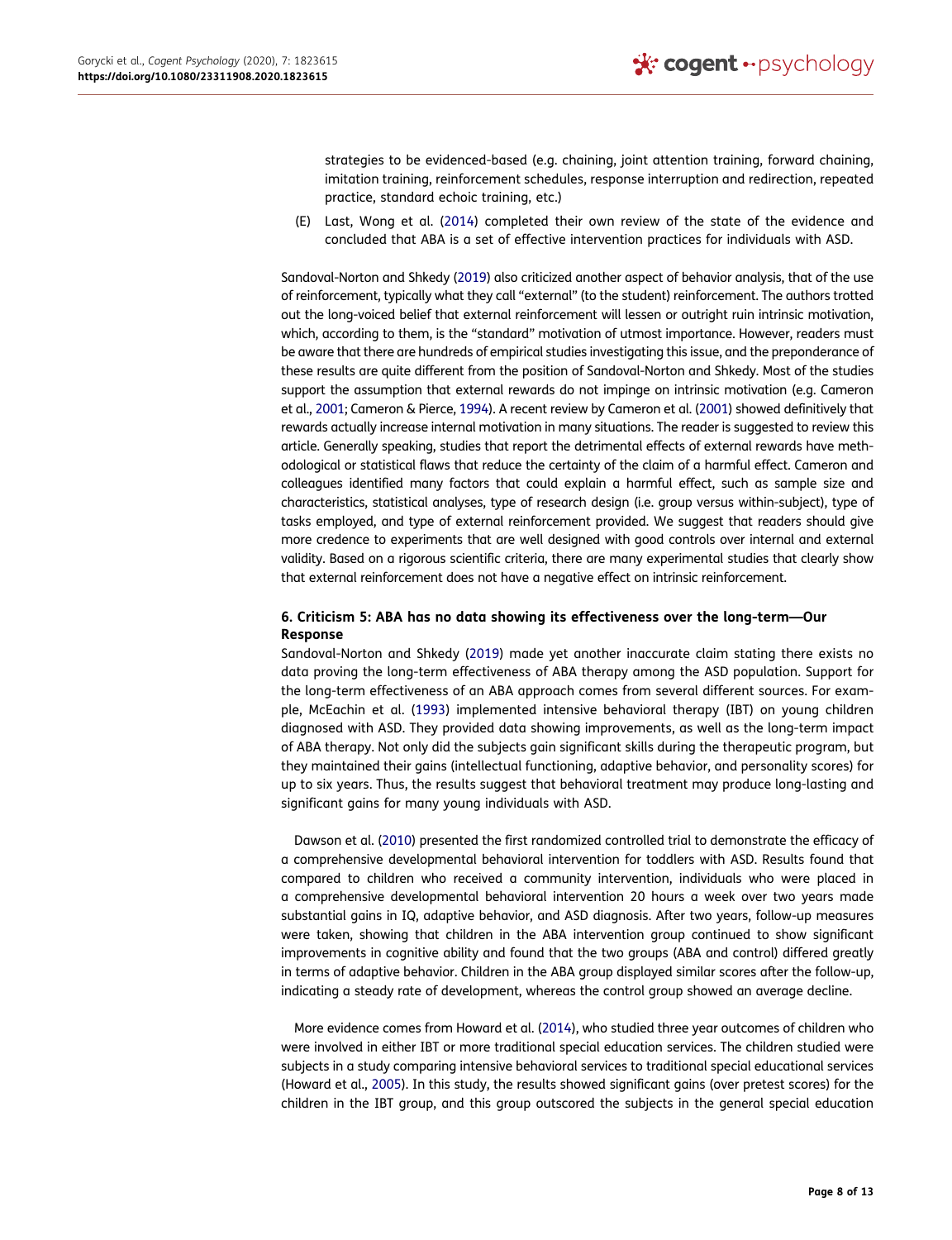groups. With regards to long-term outcomes (Howard et al., [2014](#page-11-8)), the children in the IBT not only maintained their gains over 3 years but continued to outperform the subjects in the other groups.

<span id="page-9-4"></span><span id="page-9-1"></span>D. P. Smith et al. ([2019\)](#page-12-15) examined treatment gains from early and EIBI after 10 years. All 19 participants participated in a previous study by Hayward et al. [\(2009](#page-11-25)), who examined children's progress after one year of receiving a mean of 36 hours per week of EIBI. Follow-up results showed significant progress on IQ, visual-spatial IQ, language comprehension, expressive language, social skills, motor skills, and adaptive behavior. These general findings (from Hayward et al., [2009](#page-11-25)) were replicated by Smith and colleagues who reported data from intake, at the end of EIBI, and ten years after services were terminated when the children were on average, 15 years-old. Results showed that participants substantially increased their cognitive and adaptive standard scores between intake and 2 years of EIBI. Additionally, these scores maintained at the 10-year follow-up. Further, participants also showed a reduction of ASD characteristics between intake and follow up. These results are critical in that these gains indicate that the treatment gains from EIBI maintained into adolescence.

<span id="page-9-2"></span><span id="page-9-0"></span>The Association for Science in Autism Treatment [\(2020](#page-12-13)) reported findings from several studies that when ABA interventions are intensive (approximately 20 hours a week) and early in life (prior to the age of 4-years old), significant gains in development are realized and, more importantly, there are significant reductions in the need for special services over the lifetime of the individual (e.g. Reichow, [2012\)](#page-11-26). Since Sandoval-Norton and Shkedy [\(2019](#page-12-3)) were skeptical of the effectiveness of ABA treatment, they were, naturally, critical of the expansion of ABA within the autistic community to a market size as large as 17 USD billion. States have passed laws advocating for insurance coverage in children with ASD; thus, providing over 200 million families with autistic children and young adults can obtain services through these insurance mandates (Autism Speaks, 15 Autism Speaks, [2020\)](#page-10-12). Given the efficacy data presented above, this expansion of ABA is a positive development, especially given that many insurance companies are now requiring companies to reimburse for therapy. Roane et al. [\(2016\)](#page-12-16) stressed the importance of early diagnosis and several considerations for intensive treatment to maximize the effectiveness of behavioral services, factors to be considered when developing treatment plans. With this support from insurance, ABA is now more accessible to more individuals, thus, providing individuals with an effective form of treatment that was not as easily accessible in the past

### <span id="page-9-3"></span>**7. Conclusion**

ABA has a long history of use with the ASD population. It stems from a very strong breadth and depth of high-quality and well controlled research studies that demonstrate, beyond question, the effectiveness of this approach. Over the decades, ABA has evolved and grown (see Vollmer and colleagues, 2020, for a review of the background, history scope of practice, and the evolution of certification), but still retains the unique criteria of vetting each procedure to ensure it is effective and does what it is designed to do. Criticisms of ABA (and other treatment strategies) are welcome and needed, so as to increase confidence amongst consumers that the quality of ABA treatment remains high. Based on our review of Sandoval-Norton and Shkedy [\(2019](#page-12-3)), we conclude that their criticisms are unfounded. They describe ABA as it was decades ago—before the ethics code, before the recognition of social validity emphasis -, not like it is today. Many of their arguments are based on published reports for which there is little reliability or replication, with no connection to ASD or ABA, with literature existing that contradicts the claims made by Sandoval-North and Shkedy, but is conveniently ignored by them. Sandoval-Norton and Shkedy [\(2019](#page-12-3)) are obviously strong critics of ABA. The authors of the current paper are strong proponents of ABA. We implore the readers to access readily- available and neutral resources that advocate for individuals with ASD and their care. Two excellent resources are the National Autism Center National Autism Project (National Autism Center, [2015\)](#page-11-1) and the State of Maine State of the Evidence (Tweed et al., [2009\)](#page-12-1). These organizations exist to objectively evaluate the effectiveness of treatments provided individuals with ASD. They are neither for or against any particular treatment methodology or philosophy; these organizations are merely interested in what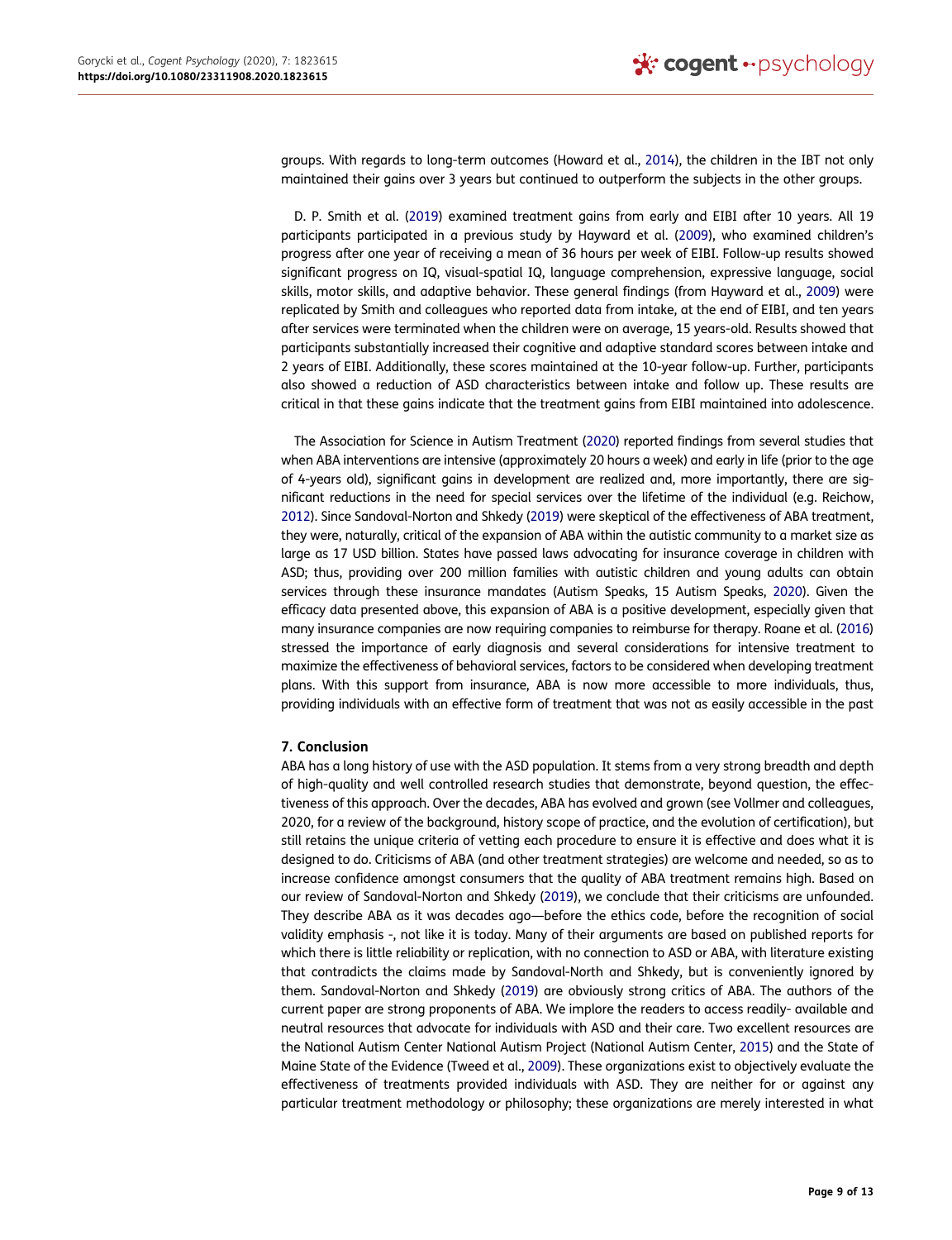treatments exist that are based on strong empirical research showing effectiveness with individuals with ASD. We urge readers to review these documents that describe what ASD treatments work and do not. Take guidance from them in making treatment decisions.

By all means, ABA is not perfect, and continues to evolve, for the benefit of the individual with ASD, family, guardians, and service providers. Criticism is welcome. Practitioners of behavior analysis have been taught to "look at the data" and to adopt a basic philosophy of science, that of "philosophic doubt," meaning to question current data when new data arise that conflict with current practice. In that regard, criticism is welcome because, as noted earlier, assessment of the validity of the criticism may help improve the quality of services and, ultimately, improve the quality of the outcomes for individuals with ASD. But only criticism that is well-founded, logical, and based on science can be productive and have a positive impact. Sandoval-North and Shkedy's screed is unlikely to improve the quality of treatments for ASD. Their criticisms are misinformed, weakly supported, and illogical. The danger of their paper is that readers may take their position at face value. That is why we wrote this response, to give readers a more data-based, research-founded counters to their criticisms. Hopefully, Sandoval-Norton and Shkedy [\(2019\)](#page-12-3) argument will be seen as an inaccurate, pejorative attack on ABA, a treatment that has been vetted for effectiveness, met that challenge, and stands as a very strong signal of hope for families impacted by ASD.

#### **Funding**

The article processing charges related to the publication of this article were supported by The University of Kansas (KU) One University Open Access Author Fund sponsored jointly by the KU Provost, KU Vice Chancellor for Research & Graduate Studies, and KUMC Vice Chancellor for Research and managed jointly by the Libraries at the Medical Center and KU - Lawrence.

#### **Author details**

Kathryn A. Gorycki<sup>[1](#page-1-0)</sup> E-mail: kgorycki@ku.edu Paula R. Ruppel<sup>1</sup> E-mail: p578r126@ku.edu Thomas Zan[e1](#page-1-0) E-mail: tzane@ku.edu<br><sup>1</sup> Department of Applied Behavioral Science, University of

<span id="page-10-0"></span>Kansas, Lawrence, KS, USA.

#### **Citation information**

Cite this article as: Is long-term ABA therapy abusive: A response to Sandoval-Norton and Shkedy, Kathryn A. Gorycki, Paula R. Ruppel & Thomas Zane*, Cogent Psychology* (2020), 7: 1823615.

#### **References**

- Applied Behavioral Analysis, (2020) *State-by-state guide to insurance laws covering the treatment of ASD with applied behavior analysis*. [www.appliedbehaviorana](http://www.appliedbehavioranalysisedu.org/state-by-state-guide-to-autism-insurance-laws/)  [lysisedu.org/state-by-state-guide-to-autism](http://www.appliedbehavioranalysisedu.org/state-by-state-guide-to-autism-insurance-laws/)[insurance-laws/](http://www.appliedbehavioranalysisedu.org/state-by-state-guide-to-autism-insurance-laws/)
- <span id="page-10-12"></span>Autism Speaks [\(2020](#page-9-0)). Retrieved February 22, 2020 [https://www.autismspeaks.org/search?search\\_api\\_](https://www.autismspeaks.org/search?search_api_fulltext=insurance) [fulltext=insurance](https://www.autismspeaks.org/search?search_api_fulltext=insurance)
- <span id="page-10-4"></span>Baer, D. M., Wolf, M. M., & Risley, T. R. [\(1968](#page-2-0)). Some current dimensions of applied behavior analysis. *Journal of Applied Behavior Analysis*, *1*(1), 91–97. <https://doi.org/10.1901/jaba.1968.1-91>
- <span id="page-10-6"></span>Bailey, J., & Burch, M. [\(2016](#page-4-0)). *Ethics for behavior analysts*, (3rd ed.). Taylor and Francis.
- <span id="page-10-1"></span>Baio, J., Wiggins, L., Christensen, D. L., Maenner, M. J., Daniels, J., Warren, Z., Kurzius-Spencer, M., Zahorodny, W., Rosenberg, C. R., White, T.,

Durkin, M. S., Imm, P., Nikolaou, L., Yeargin-Allsopp, M., Lee, L., Harrington, C., Lopez, R., Fitzgerald, M., Hewitt, R. T., & Dowling, N. F. ([2018\)](#page-1-1). Prevalence of autism spectrum disorder among children aged 8 Years: Autism and developmental disabilities monitoring network, 11 sites, United States, 2014. *MMWR Surveillance Summaries*, *67*(6), 1–23. [https://doi.org/](https://doi.org/http://dx.doi.10.15585/mmwr.ss6706a1)  [http://dx.doi.10.15585/mmwr.ss6706a1](https://doi.org/http://dx.doi.10.15585/mmwr.ss6706a1)

- <span id="page-10-5"></span>Behavior Analyst Certification Board Professional and Ethical Compliance Code for Behavior Analysts. [\(2019](#page-2-1)). *Professional and ethical compliance code for behavior analysts*. [https://www.bacb.com/wp-content/uploads/](https://www.bacb.com/wp-content/uploads/BACB-Compliance-Code-english_190318.pdf)  [BACB-Compliance-Code-english\\_190318.pdf](https://www.bacb.com/wp-content/uploads/BACB-Compliance-Code-english_190318.pdf)
- <span id="page-10-9"></span>Bondy, A., & Frost., L. [\(2001\)](#page-7-0). The picture exchange communication system. *Behavior Modification*, *25*(5), 725–744. <https://doi.org/10.1177/0145445501255004>
- <span id="page-10-3"></span>Buescher, A., Cidav, S., Knapp, M., & Mandell, D. ([2014](#page-1-2)). Costs of autism spectrum disorders in the United Kingdom and the United States. *JAMA Pediatrics*, *168*(8), 721–728. <https://doi.org/10.1001/jamapediatrics.2014.210>
- <span id="page-10-7"></span>Byiers, B. J., & Reichle, J. E. [\(2015\)](#page-6-0). Toward behavior analytic practice in augmentative and alternative communication (AAC). in H. S. Roane, J. E. Ringdahl, & T. S. Falcomata (Eds.), *Clinical and organizational applications of applied behavior analysis; clinical and organizational applications of applied behavior analysis*, (pp. pp. 273–301, Chapter xv, 661). Elsevier Academic Press. [https://doi.org/10.1016/B978-0-12-](https://doi.org/10.1016/B978-0-12-420249-8.00012-5) [420249-8.00012-5](https://doi.org/10.1016/B978-0-12-420249-8.00012-5)
- <span id="page-10-10"></span>Cameron, J., Banko, K. M., & Pierce, W. D. ([2001\)](#page-8-0). Pervasive negative effects of rewards on intrinsic motivation: The myth continues. *The Behavior Analyst*, *24*(1), 1–44. <https://doi.org/10.1007/BF03392017>
- <span id="page-10-11"></span>Cameron, J., & Pierce, W. D. ([1994\)](#page-8-0). Reinforcement, reward and intrinsic motivation: A meta-analysis. *Review of Educational Research*, *64*(3), 363–423. <https://doi.org/10.3102%2F00346543064003363>
- <span id="page-10-2"></span>Center for Disease Control. [\(2019\)](#page-1-3). *Data and statistics on autism spectrum disorder*. Retrieved January 26, 2020, from. <https://www.cdc.gov/ncbddd/autism/data.html>
- <span id="page-10-8"></span>Chaabane, D. B. B., Alber-Morgan, S. R., & DeBar, R. M. ([2009\)](#page-6-0). The effects parent-implemented PECS training on improvisation of mands by children with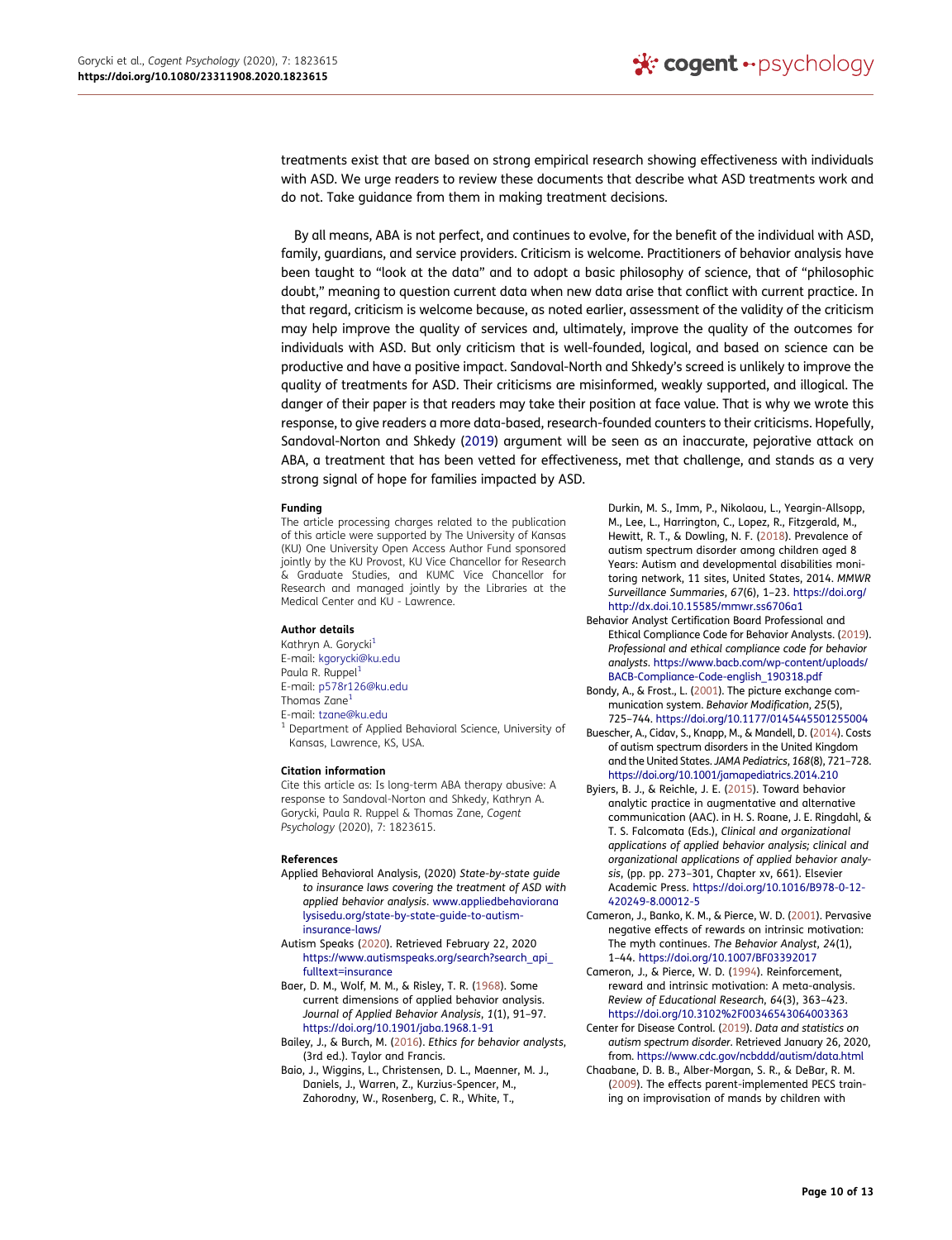<span id="page-11-10"></span>autism. *Journal of Applied Behavior Analysis*, *42*(3), 671–677. [https://doi.org/10.1901/jaba.2009.42–671](https://doi.org/10.1901/jaba.2009.42%2013671) Christian, L., & Poling, A. ([1997](#page-5-0)). Using self-management procedures to improve the productivity of adults with developmental disabilities in a competitive employment setting. *Journal of Applied Behavior Analysis*, *30*  (1), 169–172. [https://doi.org/10.1901/jaba.1997.30–169](https://doi.org/10.1901/jaba.1997.30%2013169)

- <span id="page-11-2"></span>Cooper, J. O., Heron, T. E., & Heward, W. L. [\(2020](#page-2-2)). *Applied behavior analysis*, (3rd ed.). Pearson.
- <span id="page-11-24"></span>Dawson, G., Rogers, S., Munson, J., Smith, M., Winter, J., Greenson, J., Donaldson, A., & Varley, J. [\(2010\)](#page-8-1). Randomized, controlled trial of an intervention for toddlers with autism: The early start denver model. *Pediatrics*, *125*(1), e17–e23. [https://doi.org/10.1542/](https://doi.org/10.1542/peds.2009-0958)  [peds.2009-0958](https://doi.org/10.1542/peds.2009-0958)
- <span id="page-11-6"></span>Eikeseth, S., Smith, T., Jahr, E., & Eldevik, S. ([2002\)](#page-4-1). Intensive behavioral treatment at school for 4- to 7-year-old children with autism: A 1-year comparison controlled study. *Behavior Modification*, *26*(1), 49–68. <https://doi.org/10.1177%2F0145445502026001004>
- <span id="page-11-17"></span>Eikeseth, S., Smith, T., Jahr, E., & Eldevik, S. ([2007\)](#page-6-1). Outcome for children with autism who began intensive behavioral treatment between age four and seven: A comparison controlled study. *Behavior Modification*, *31*(3), 264–278. [https://doi.org/10.](https://doi.org/10.1177%2F0145445506291396)  [1177%2F0145445506291396](https://doi.org/10.1177%2F0145445506291396)
- <span id="page-11-18"></span>Eldevik, S., Eikeseth, S., Jahr, E., & Smith, T. [\(2006](#page-6-2)). Effects of low-intensity behavioral treatment for children with autism and mental retardation. *Journal of Autism and Developmental Disorders*, *36*(2), 211–224. <https://doi.org/10.1007/s10803-005-0058-x>
- <span id="page-11-11"></span>Garcia-Albea, E., Reeve, S. A., Brothers, K. J., & Reeve, K. F. [\(2014\)](#page-5-1). Using audio script fading and multiple-exemplar training to increase vocal interactions in children with autism. *Journal of Applied Behavior Analysis*, *47*  (2), 325–343. <https://doi.org/10.1002/jaba.125>
- <span id="page-11-9"></span>Giangreco, M., Edelman, S. W., Luiselli, T. E., & MacFarland, S. Z. C. [\(1997\)](#page-5-2). Helping or hovering? Effects of instructional assistant proximity on students with disabilities. *Exceptional Children*, *64*(1), 7–18. [https://](https://doi.org/10.1177%2F001440299706400101)  [doi.org/10.1177%2F001440299706400101](https://doi.org/10.1177%2F001440299706400101)
- <span id="page-11-25"></span>Hayward, D., Eikeseth, S., Gale, C., & Morgan, S. ([2009\)](#page-9-1). Assessing progress during treatment for young children with autism receiving intensive behavioural interventions. *Autism*, *13*(6), 613–633. [https://doi.org/](https://doi.org/10.1177/1362361309340029) [10.1177/1362361309340029](https://doi.org/10.1177/1362361309340029)
- <span id="page-11-7"></span>Howard, J. S., Sparkman, C. R., Cohen, H. G., Green, G., & Stanislaw, H. [\(2005](#page-4-1)). A comparison of intensive behavior analytic and eclectic treatment for young children with autism. *Research in Developmental Disabilities*, *26*(4), 359–383. <https://doi.org/10.1016/j.ridd.2004.09.005>
- <span id="page-11-8"></span>Howard, J. S., Stanislaw, H., Green, G., Sparkman, C. R., & Cohen, H. G. [\(2014](#page-4-1)). Comparison of behavior analytic and eclectic early interventions for young children with autism after three years. *Research in Developmental Disabilities*, *35*(12), 3326–3344. <https://doi.org/10.1016/j.ridd.2014.08.021>
- <span id="page-11-3"></span>Johnston, J. M., Carr, J. E., & Mellichamp, F. H. ([2017\)](#page-3-0). A history of the professional credentialing of applied behavior analysts. *The Behavior Analyst*, *40*(2), 523–538. <https://doi.org/10.1007/s40614-017-0106-9>
- <span id="page-11-12"></span>Krantz, P. J., & McClannahan, L. E. ([1993](#page-5-3)). Teaching children with autism to initiate to peers: Effects of a script-fading procedure. *Journal of Applied Behavior Analysis*, *26*(1), 121–132. [https://doi.org/10.1901/jaba.1993.26–121](https://doi.org/10.1901/jaba.1993.26%2013121)
- <span id="page-11-13"></span>Krantz, P. J., & McClannahan, L. E. ([1998\)](#page-5-3). Social interaction skills for children with autism: A script-fading procedure for beginning readers. *Journal of Applied*

*Behavior Analysis*, *31*(2), 191–202. [https://doi.org/](https://doi.org/https://dx.doi.10.1901%2Fjaba.1998.31%2013191) [https://dx.doi.10.1901%2Fjaba.1998.31–191](https://doi.org/https://dx.doi.10.1901%2Fjaba.1998.31%2013191)

- <span id="page-11-4"></span>Kupferstein, H. ([2018](#page-4-2)). Evidence of increased PTSD symptoms in autistics exposed to applied behavior analysis. *Advances in Autism*, *4*(1), 19–29. [https://doi.](https://doi.org/10.1108/AIA-08-2017-0016) [org/10.1108/AIA-08-2017-0016](https://doi.org/10.1108/AIA-08-2017-0016)
- <span id="page-11-0"></span>Lavelle, T. A., Weinstein, M. C., Newhouse, J. P., Munir, K., Kuhlthau, K. A., & Prosser, L. A. [\(2014](#page-1-2)). Economic burden of childhood autism spectrum disorders. *Pediatrics*, *133*(3), e520–e529. [https://doi.org/10.](https://doi.org/10.1542/peds.2013-0763)  [1542/peds.2013-0763](https://doi.org/10.1542/peds.2013-0763)
- <span id="page-11-5"></span>Leaf, J. B., Ross, R. K., Cihon, J. H., & Weiss, M. J. [\(2018\)](#page-4-3). Evaluating Kupferstein's claims of the relationship of behavior intervention to PTSS for individuals with autism. *Advances in Autism*, *4*(3), 122–129. [https://](https://doi.org/http://doi.10.1108/AIA-02-2018-0007) [doi.org/http://doi.10.1108/AIA-02-2018-0007](https://doi.org/http://doi.10.1108/AIA-02-2018-0007)
- <span id="page-11-14"></span>MacDuff, J. L., Ledo, R., McClannahan, L. E., & Krantz, P. J. ([2007\)](#page-5-3). Using scripts and script-fading procedures to promote bids for joint attention by young children with autism. *Research in Autism Spectrum Disorders*, *1*(4), 281–290. [https://doi.org/http://dx.doi.org.www2.](https://doi.org/http://dx.doi.org.www2.lib.ku.edu/10.1016/j.rasd.2006.11.003)  [lib.ku.edu/10.1016/j.rasd.2006.11.003](https://doi.org/http://dx.doi.org.www2.lib.ku.edu/10.1016/j.rasd.2006.11.003)
- <span id="page-11-23"></span>McEachin, J. J., Smith, T., & Lovaas, O. I. ([1993\)](#page-8-2). Longterm outcome for children with autism who received early intensive behavioral treatment. *American Journal on Mental Retardation*, *97* (4), 359–372. [https://dddc.rutgers.edu/pdf/mceachlin\\_et\\_al.pdf](https://dddc.rutgers.edu/pdf/mceachlin_et_al.pdf)
- <span id="page-11-1"></span>National Autism Center. [\(2015](#page-2-3)). *Findings and conclusions: national standards project, phase 2*. Author.
- <span id="page-11-22"></span>National Research Council. [\(2001](#page-6-3)). *Educating children with autism*. National Academy Press.
- <span id="page-11-16"></span>Peters-Scheffer, N., Didden, R., Korzilius, H., & Sturmey, P. ([2011](#page-6-4)). A meta-analytic study on the effectiveness of comprehensive ABA-based early intervention programs for children with autism spectrum disorders. *Research in Autism Spectrum Disorders*, *5*(1), 60–69. [https://doi.org/http://dx.doi.org.www2.lib.ku.edu/10.](https://doi.org/http://dx.doi.org.www2.lib.ku.edu/10.1016/j.rasd.2010.03.011) [1016/j.rasd.2010.03.011](https://doi.org/http://dx.doi.org.www2.lib.ku.edu/10.1016/j.rasd.2010.03.011)
- <span id="page-11-15"></span>Reagon, K. A., & Higbee, T. S. [\(2009](#page-5-3)). Parent-implemented script fading to promote play-based verbal initiations in children with autism. *Journal of Applied Behavior Analysis*, *42*(3), 659–664. [https://doi.org/10.1901/](https://doi.org/10.1901/jaba.2009.42%2013659)  [jaba.2009.42–659](https://doi.org/10.1901/jaba.2009.42%2013659)
- <span id="page-11-19"></span>Reed, P., Osborne, L. A., & Corness, M. ([2007](#page-6-2)). The real-world effectiveness of early teaching interventions for children with Autism Spectrum Disorder. *Exceptional Children*, *73*(4), 417–433. [https://doi.org/](https://doi.org/10.1177%2F001440290707300402) [10.1177%2F001440290707300402](https://doi.org/10.1177%2F001440290707300402)
- <span id="page-11-26"></span>Reichow, B. ([2012](#page-9-2)). Overview of meta-analyses on early intensive behavioral intervention for young children with autism spectrum disorders. *Journal of Autism and Other Developmental Disorders*, *42*  (4), 512–520. [https://doi.org/10.1007/s10803-011-](https://doi.org/10.1007/s10803-011-1218-9) [1218-9.](https://doi.org/10.1007/s10803-011-1218-9)
- <span id="page-11-20"></span>Remington, B., Hastings, R. P., Kovshoff, H., Degli Espinosa, F., Jahr, E., Brown, T., Alsford, P., Lemaic, M., & Ward, N. ([2007\)](#page-6-2). A field effectiveness study of early intensive behavioral intervention: Outcomes for children with autism and their parents after two years. *American Journal of Mental Retardation*, *112*(6), 418–438. [https://doi.org/https://psycnet.apa.org/doi/](https://doi.org/https://psycnet.apa.org/doi/10.1352/0895-8017(2007)112[418:EIBIOF]2.0.CO;2) [10.1352/0895-8017\(2007\)112\[418:EIBIOF\]2.0.CO;2](https://doi.org/https://psycnet.apa.org/doi/10.1352/0895-8017(2007)112[418:EIBIOF]2.0.CO;2)
- <span id="page-11-21"></span>Rispoli, M. J., Franco, J. H., van der Meer, L., Lang, R., & Camargo, S. P. [\(2010](#page-6-0)). The use of speech generating devices in communication interventions for individuals with developmental disabilities: A review of the literature. *Developmental Neurorehabilitation*, *13*(4), 276–293.<https://doi.org/10.3109/17518421003636794>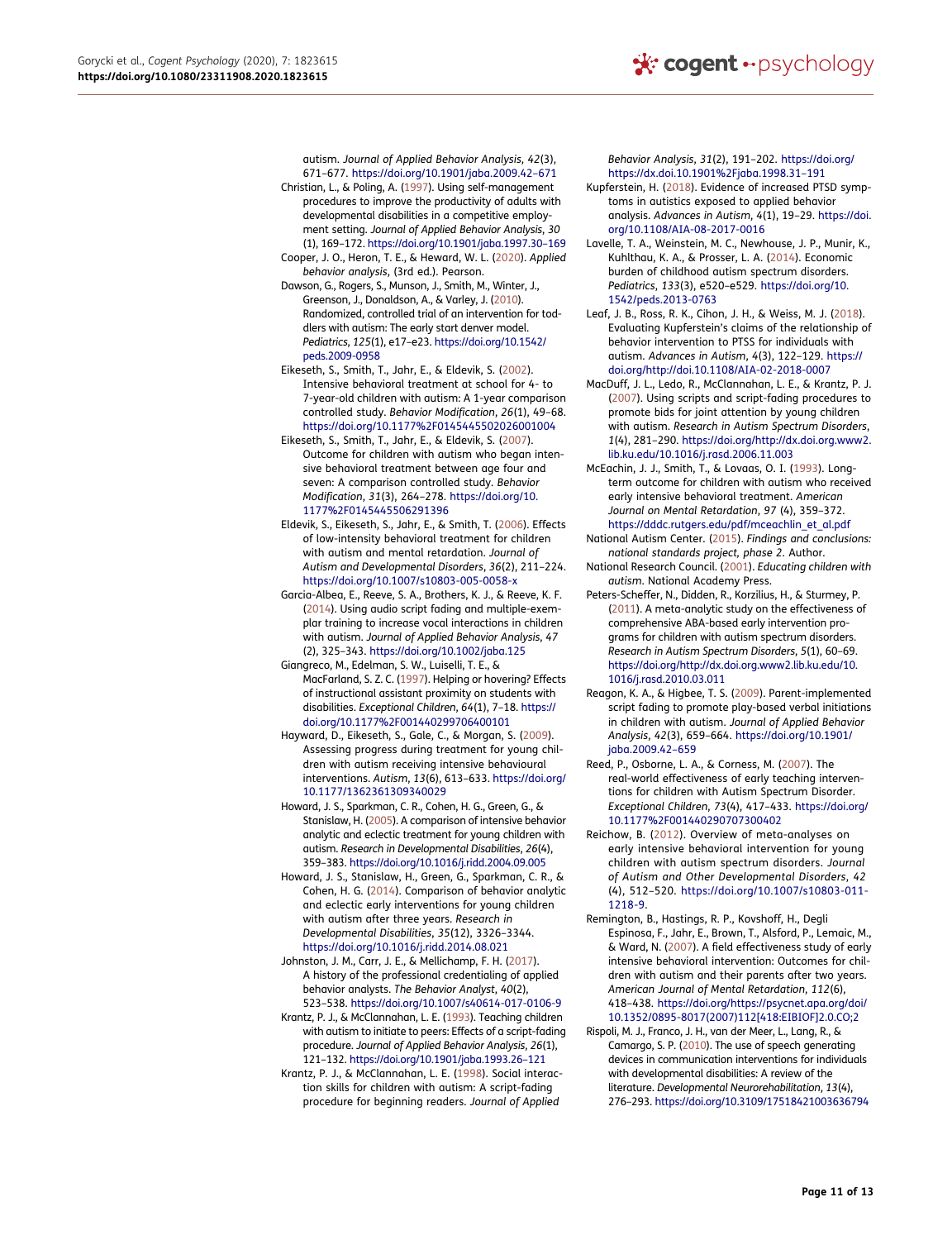<span id="page-12-16"></span>Roane, H. S., Fisher, W. W., & Carr, J. E. ([2016\)](#page-9-3). Applied behavior analysis as treatment for autism spectrum disorder. *The Journal of Pediatrics*, *175*, 27–32. <https://doi.org/10.1016/j.jpeds.2016.04.023>

<span id="page-12-7"></span>Sallows, G. O., & Graupner, T. D. ([2005\)](#page-6-2). Intensive behavioral treatment for children with Autism: Four-year outcome and predictors. *American Journal on Mental Retardation*, *110*(6), 417–438. [https://doi.org/10.](https://doi.org/10.1352/0895-8017(2005)110[417:IBTFCW]2.0.CO;2)  [1352/0895-8017\(2005\)110\[417:IBTFCW\]2.0.CO;2](https://doi.org/10.1352/0895-8017(2005)110[417:IBTFCW]2.0.CO;2)

<span id="page-12-3"></span>Sandoval-Norton, A. H., & Shkedy, G. ([2019\)](#page-2-4). How much compliance is too much compliance: Is long-term ABA therapy abuse? *Cogent Psychology*, *6*(1), 1-8. <https://doi.org/10.1080/23311908.2019.1641258>

- <span id="page-12-10"></span>Shillingsburg, M. A., Marya, V., Bartlett, B. L., & Thompson, T. M. [\(2019\)](#page-6-5). Teaching mands for information using speech generating devices: A replication and extension. *Journal of Applied Behavior Analysis*, *52*(3), 756–771.<https://doi.org/10.1002/jaba.579>
- <span id="page-12-0"></span>Shimabukuro, T. T., Grosse, S. D., & Rice, C. [\(2008](#page-2-5)). Medical expenditures for children with an autism spectrum disorder in a privately insured population. *Journal of Autism and Developmental Disorders*, *38*(3), 546–552. [https://doi.org/https://doi-org.www2.lib.ku.edu/10.](https://doi.org/https://doi-org.www2.lib.ku.edu/10.1007/s10803-007-0424-y) [1007/s10803-007-0424-y](https://doi.org/https://doi-org.www2.lib.ku.edu/10.1007/s10803-007-0424-y)
- <span id="page-12-15"></span>Smith, D. P., Hayward, D. W., Gale, C. M., Eikeseth, S., & Klintwall, L. [\(2019](#page-9-4)). Treatment gains from early and intensive behavioral intervention (EIBI) are maintained 10 years later. *Behavior Modification*, 1–21. <https://doi.org/10.1177%2F0145445519882895>
- <span id="page-12-9"></span>Smith, R., Groen, A. D., & Wynn, J. W. [\(2000](#page-6-6)). Randomized trial of intensive early intervention for children with pervasive developmental disorder. *American Journal on Mental Retardation*, *105*(4), 269–285. [https://doi.](https://doi.org/https://psycnet.apa.org/doi/10.1352/08958017(2000)105%3C0269:RTOIEI%3E2.0.CO;2) [org/https://psycnet.apa.org/doi/10.1352/08958017](https://doi.org/https://psycnet.apa.org/doi/10.1352/08958017(2000)105%3C0269:RTOIEI%3E2.0.CO;2)  [\(2000\)105%3C0269:RTOIEI%3E2.0.CO;2](https://doi.org/https://psycnet.apa.org/doi/10.1352/08958017(2000)105%3C0269:RTOIEI%3E2.0.CO;2)
- <span id="page-12-8"></span>Smith, T., Eikeseth, S., Klevstrand, M., & Lovaas, O. I. [\(1997\)](#page-6-6). Intensive behavioral treatment for preschoolers with severe mental retardation and pervasive developmental disorder. *American Journal on Mental Retardation*, *102*(3), 238–249. [https://doi.org/10.1352/](https://doi.org/10.1352/0895-8017(1997)102%3C0238:IBTFPW%3E2.0.CO;2) [0895-8017\(1997\)102%3C0238:IBTFPW%3E2.0.CO;2](https://doi.org/10.1352/0895-8017(1997)102%3C0238:IBTFPW%3E2.0.CO;2)
- <span id="page-12-11"></span>Son, S. H., Sigafoos, J., O'Reilly, M., & Lancioni, G. E. ([2006\)](#page-7-1). Comparing two types of augmentative and alternative communication systems for children with autism. *Pediatric Rehabilitation*, *9*(4), 389–395. <https://doi.org/10.1080/13638490500519984>
- <span id="page-12-5"></span>Stauch, T., Plavnick, J., Sankar, S., & Gallagher, A. [\(2018\)](#page-5-4). Teaching social perception skills to adolescents with autism and intellectual disabilities using video-based group instruction. *Journal of Applied Behavior Analysis*, *51*(3), 647–666. <https://doi.org/10.1002/jaba.473>
- <span id="page-12-13"></span>The Association for Science in Autism Treatment. ([2020\)](#page-7-2). <https://asatonline.org/>
- <span id="page-12-1"></span>Tweed, L., Connolly, N., & Beaulieu, A. [\(2009\)](#page-2-3). *Interventions for autism spectrum disorders: State of the evidence. Augusta, ME: Muskie school of public service and the maine department of health and humans services. A collaboration of the Maine Department of Health and Human Services & the Maine Department of Education*. Muskie School of Public Service and the Maine Department of Health and Human Services. [https://](https://digitalcommons.usm.maine.edu/cgi/viewcontent.cgi?article=1015%26context=cyf) [digitalcommons.usm.maine.edu/cgi/viewcontent.cgi?](https://digitalcommons.usm.maine.edu/cgi/viewcontent.cgi?article=1015%26context=cyf)  [article=1015&context=cyf](https://digitalcommons.usm.maine.edu/cgi/viewcontent.cgi?article=1015%26context=cyf)
- <span id="page-12-2"></span>United States Surgeon General [\(1999](#page-2-6)). *Mental health: A report of the Surgeon General*. Department of Health and Human Service. Retrieved from The Library of Congress, <https://lccn.loc.gov/2002495357>
- <span id="page-12-4"></span>Van Houten, R., Axelrod, S., Bailey, J. S., Favell, J. E., Foxx, R. M., Iwata, B. A., & Lovaas, O. I. [\(1988](#page-4-4)). The right to effective behavioral treatment. *Journal of Applied Behavior Analysis*, *21*(4), 381–384. [https://doi.](https://doi.org/org/0.1901/jaba.1988.21-381) [org/org/0.1901/jaba.1988.21-381](https://doi.org/org/0.1901/jaba.1988.21-381)
- <span id="page-12-6"></span>Virués-Ortega, J. ([2010](#page-6-4)). Applied behavior analytic intervention for autism in early childhood: Meta-analysis, meta-regression and dose–Response meta-analysis of multiple outcomes. *Clinical Psychology Review*, *30*(4), 387–399. <https://doi.org/10.1016/j.cpr.2009.10.004>
- <span id="page-12-14"></span>Wong, C., Odom, S. L., Hume, K., Cox, A. W., Fettig, A., Kucharczyk, S., Brock, M. E., Plavnick, J. B., Fleury, V. P., & Schultz, T. R. [\(2014](#page-8-3)). *Evidence-based practices for children, youth, and young adults with Autism spectrum disorder*. The University of North Carolina, Frank Porter Graham Child Development Institute, Autism Evidence-Based Practice Review Group. <https://doi.org/10.1007/s10803-014-2351-z>
- <span id="page-12-12"></span>Yoder, P. J., & Stone, W. L. ([2006\)](#page-7-1). A randomized comparison of the effect of two prelinguistic communication interventions on the acquisition of spoken communication in preschoolers with ASD. *Journal of Speech, Language, and Hearing Research*, *49*(4), 698–711. [https://doi.org/10.1044/1092-4388\(2006/](https://doi.org/10.1044/1092-4388(2006/051)  [051](https://doi.org/10.1044/1092-4388(2006/051)).